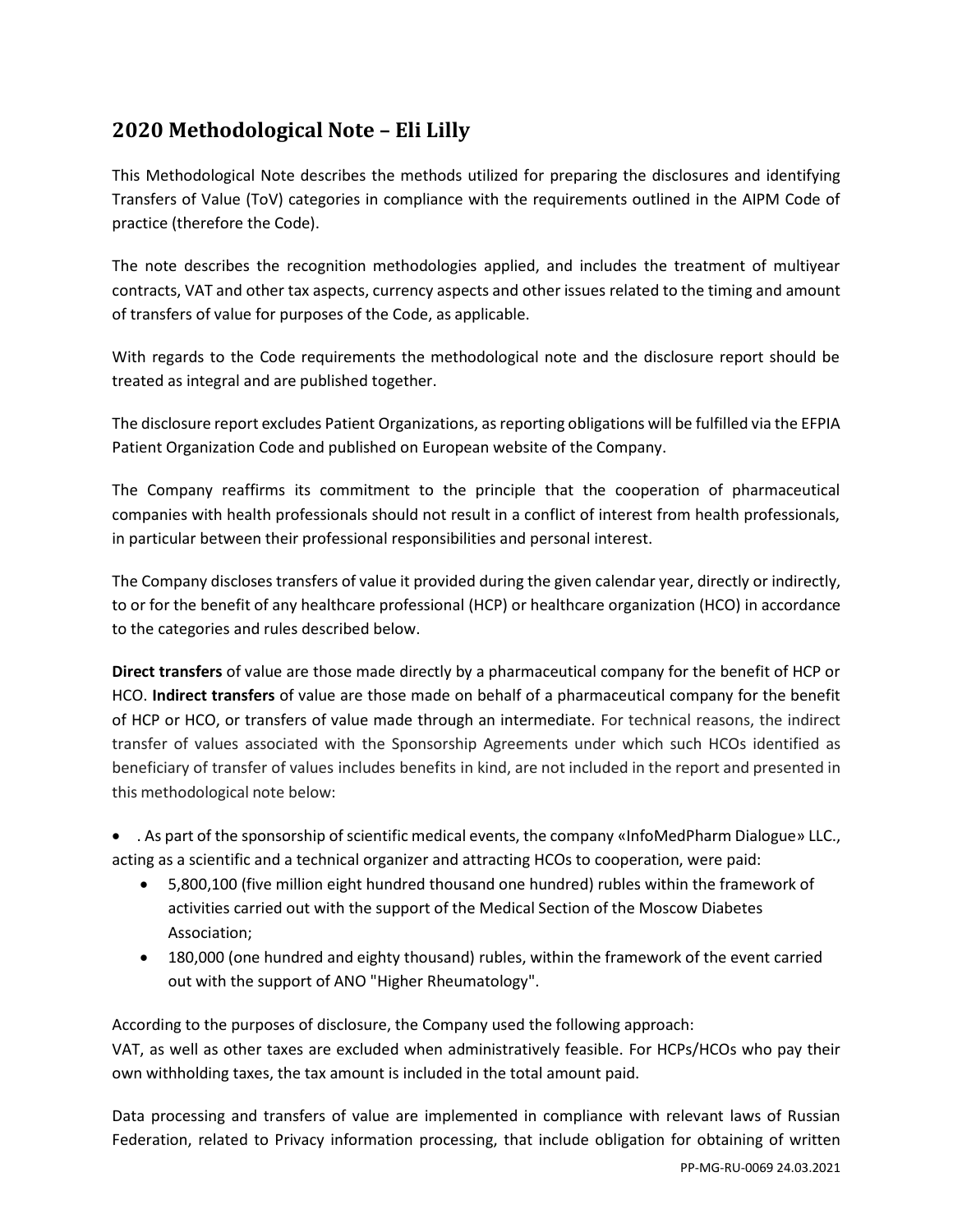consent from privacy data subject for implementing processing of privacy information and requirement to ensure the possibility for data subject to revoke the consent.

Transfers of value to Healthcare professionals (HCPs) are disclosed on an **individual level** for each clearly identifiable recipient, the amounts attributable to transfers of value to such recipient in each reporting period, with regards to obtained written consent in compliance with current law of Russian Federation.

In cases when the consent for disclosure of transfers of value to HCPs on an individual level was not granted, transfers of value are disclosed in **an aggregated level** in each reporting period. Such aggregated disclosure are on a category-by-category basis, including (i) the number of recipients covered by such disclosure, on an absolute basis and as a percentage of all recipients, and (ii) the aggregate amount attributable to transfers of value to such recipients.

Transfers of value to HCOs are disclosed on individual levelstaking into consideration requirements of the current Federal law from 27.07.2006 N 152-FZ "On Personal data", which identifies the personal data as any information that related directly or indirectly to definite or defined individual (privacy data subject), and, accordingly, the requirement regarding written consent from privacy data subjects is related only to an individual.

Partial consent (ToV disclosed on an engagement by engagement basis) is not an option.

### **Categories for ToV to HCOs/HCPs include:**

**Donations and Grantsto HCOs**, in cash or in kind or otherwise (i.e., product donations) that are comprised of healthcare professionals and/or that provide healthcare, are included in the report.

**Sponsorship Agreements with HCOs or Third parties (technical organizers) appointed by HCOs** to manage an Event organized by HCOs, are included in the report. If an event is organized by a Third party the ToV is disclosed under the name of the HCO.

That also includes cases when transfers of funds for coverage of the expenses related to the event are provided to a Third party (technical organizer) account, because the final beneficiary according to the purpose of the disclosure is namely the HCO.

Disclosed amount could include expenses related to event organization and implementation and also compensation to the executor (technical organizer).Where it is not possible to allocate the ToV to each HCO involved in the event, it is assumed that the HCOs have similar levels of involvement. In such case, the ToV is divided by the number of HCOs, which would each be reported as having received their equal share of the ToV.

**Registration Fees** are not provided to HCPs, therefore this column does not apply.

Travel and Accommodation, related to expenses for flights, long-haul bus, rail and private transport; and group transports and accommodation for HCP meeting attendees are not provided by the company to HCPs, therefore this column does not apply.

PP-MG-RU-0069 24.03.2021 With respect to **HCP Fee for Service & Consultancy, Speaking & Consulting** related engagements are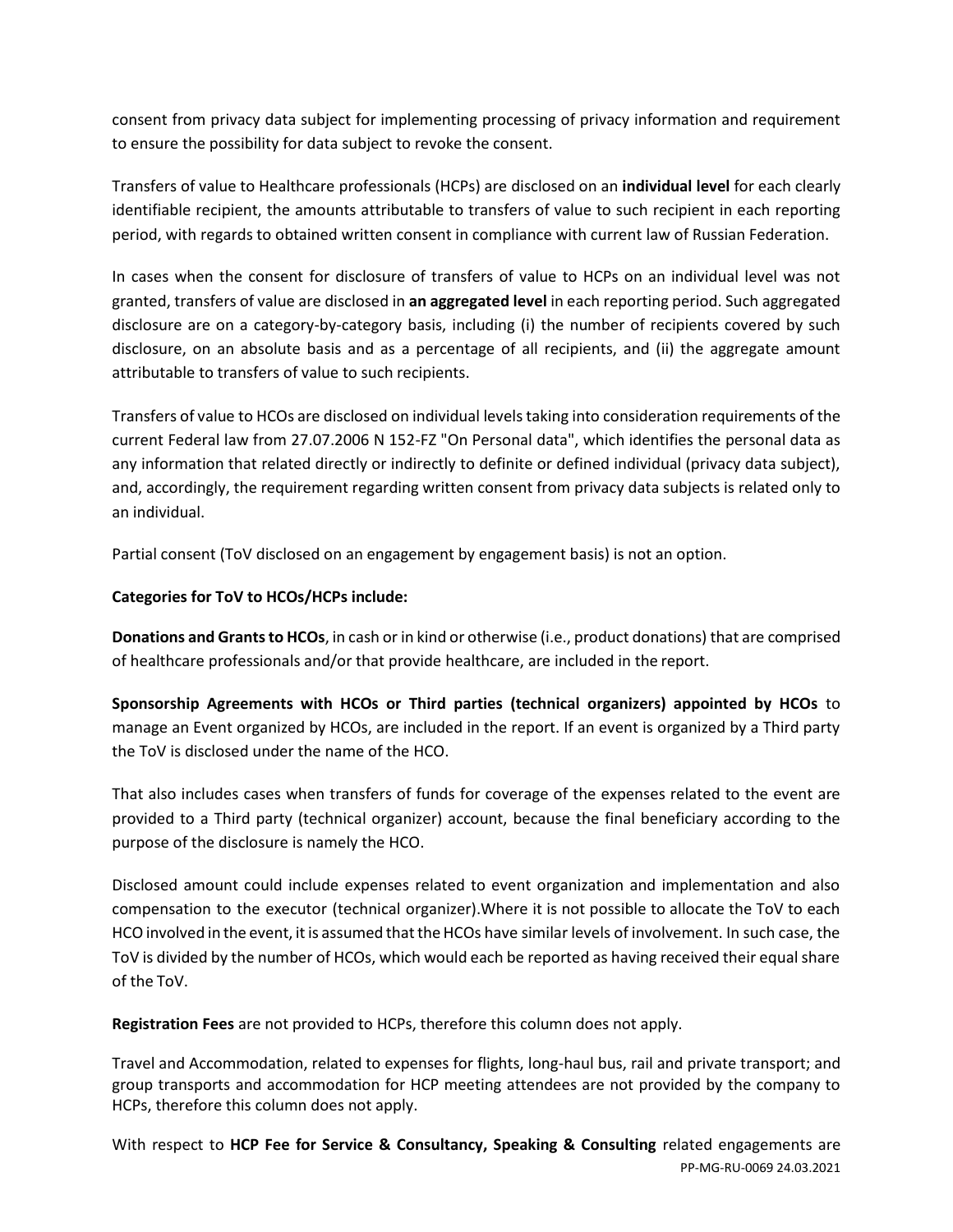included in the report.

With respect to ToV amounts, for Fee for Service ToV, actual amounts are applied to payment and related expenses.

The Fee for Service ToV date is equal to the payment date.

**Related Expenses** agreed in the fee for service or consultancy contract include miscellaneous travel & accommodation expenses relevant to the contract. These expenses are included in the report unless the related expense is part of the fee and not administratively feasible to separate.

For Contribution to Cost of Events, ToV date is equivalent to the day(s) relating to the event/meeting.

**Direct and indirect transfers of value resulting from or related to contracts between pharmaceutical companies and healthcare organizations** under which such healthcare organizations provide any type of services to a pharmaceutical company.

Fees, on the one hand, and on the other hand transfers of value relating to expenses agreed in the written agreement covering the activity is to be disclosed as two separate amounts.

**Research and development** transfers of value in each reporting period are disclosed on an aggregate level. Costs related to events that are clearly related to research activities are included in the aggregate amount under the "Research and Development Transfers of Value" category.

**Regarding cross-border transfer**, whether the ToV occur in or outside that country, ToV are disclosed in the country where the recipient has its principal practice address for HCP or country of origin for HCO.

### **The report characteristics:**

The report is disclosed in local currency.

Disclosure is made in Russian and in English languages.

Regarding **report corrections**, once reports have been published, HCP consent change requests or data corrections may require updates to reports that are publicly available. Once revisions have been made, the publicly available reports may need to be updated to reflect the changes

**Published Date:** The publication date equals the date the report is generated via internal systems.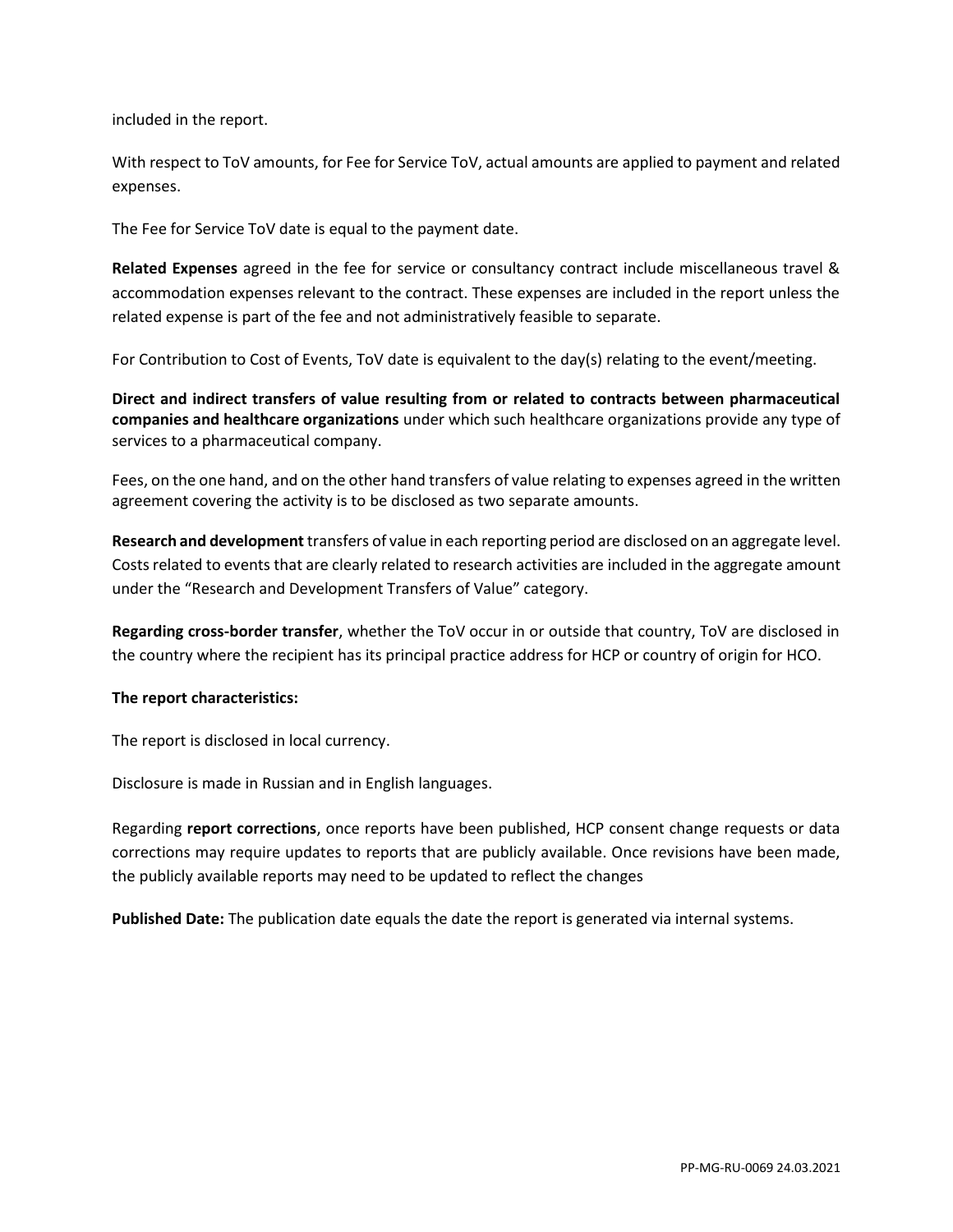## **2020 Сопроводительная записка – Эли Лилли**

Настоящая сопроводительная записка содержит описание методик, использованных для подготовки раскрытия и определения передач ценностей по каждой категории в соответствии с требованиями, изложенными в Кодексе надлежащей практики Ассоциации международных фармацевтических производителей (AIPM) (далее Кодекс).

Настоящая записка содержит, в том числе, описание применяемых методик идентификации и включает в себя описание подхода к договорам, заключенным на несколько лет, НДС и другие налоговые, валютные и иные аспекты отношений, связанные со сроками и суммой передач ценностей для целей соблюдения положений Кодекса.

Для соблюдения требований Кодекса в целях обеспечения единообразия, сопроводительная записка должна быть опубликована единовременно с отчетом по раскрытию выплат, являясь его неотъемлемой частью.

Отчет по раскрытию исключает данные по передаче ценностей пациентским организациям, т.к. обязательства по раскрытию таких данных отражены в соответствии с кодексом Европейской федерации ассоциаций фармацевтических производителей (EFPIA) по раскрытию выплат организациям пациентов и опубликованы на европейском вебсайте Компании.

Компания подтверждает приверженность принципу, согласно которому сотрудничество фармацевтических компаний со специалистами здравоохранения (СЗ) не должно иметь следствием конфликт интересов у специалистов здравоохранения, в частности между их профессиональными обязанностями и личной заинтересованностью.

Компания раскрывает информацию по передаче ценностей, которые она производила в течение полного календарного года, прямо или косвенно, в пользу специалиста здравоохранения (СЗ) или организации здравоохранения (ОЗ) согласно категориям и правилам, указанным ниже.

**Прямая передача** ценностей производится фармацевтической компанией непосредственно в пользу специалиста здравоохранения или организации здравоохранения. **Косвенная передача**  ценностей производится от имени фармацевтической компании в пользу специалиста здравоохранения или организации здравоохранения через посредника. По техническим причинам косвенные передачи ценностей, связанные с договорами спонсорства, в соответствии с условиями которых ОЗ идентифицируются как получатели ценностей в том числе в натуральном выражении, не включены в отчет, а представлены в настоящей методологической записке ниже:

- В рамках спонсорства научных медицинских мероприятий, компании ООО «ИнфоМедФарм Диалог», выступающей в лице и научного, и технического организатора, и привлекающей к сотрудничеству ОЗ было выплачено:
	- 5 800 100 (пять миллионов восемьсот тысяч сто) рублей в рамках мероприятий, осуществляемых при поддержке Медицинской секции МООИ Московская Диабетическая ассоциация;
	- 180 000 (сто восемьдесят тысяч) рублей, в рамках мероприятия, осуществляемого при поддержке АНО «Высшая Ревматология».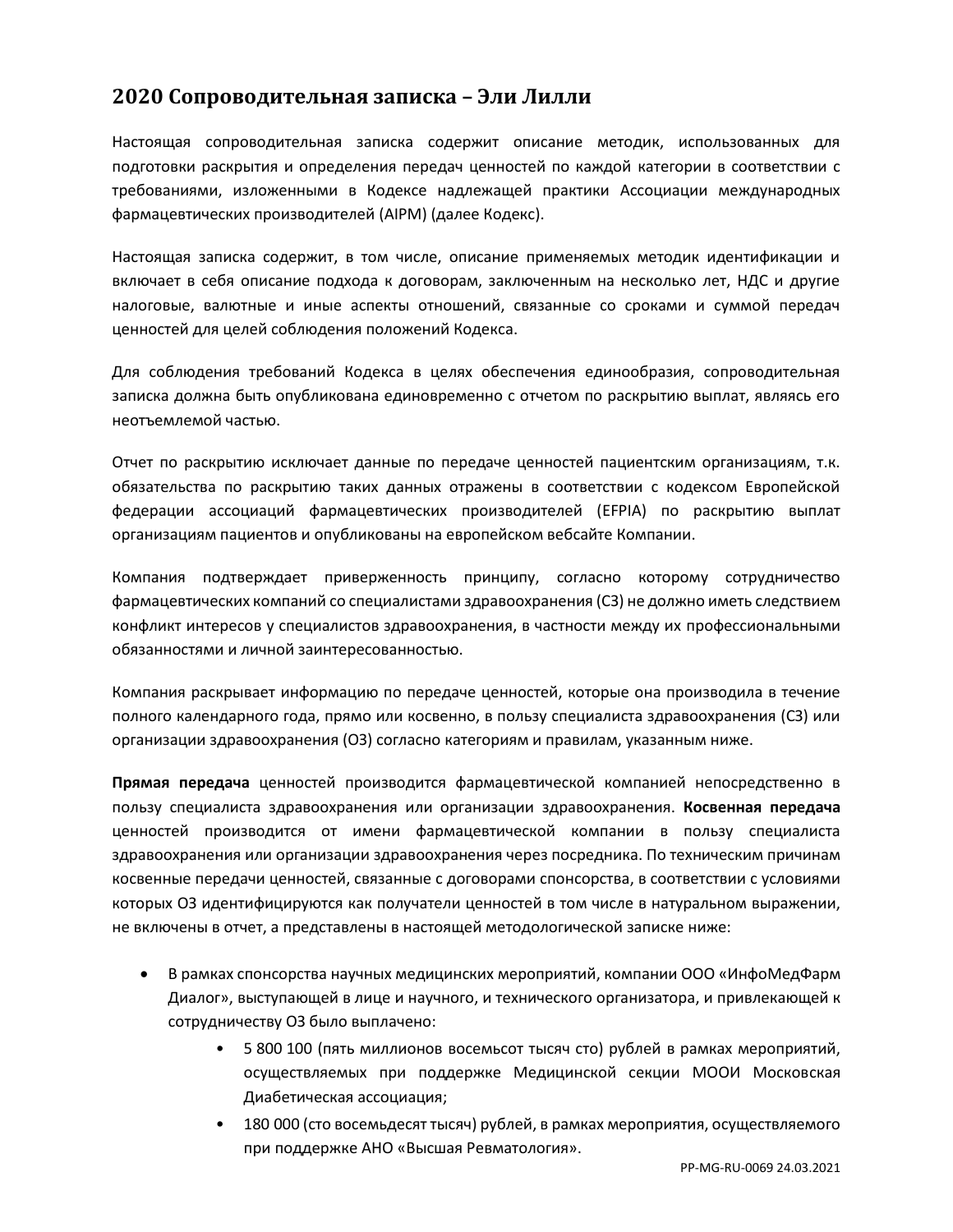Для обеспечения соответствующего раскрытия Компания придерживается следующего подхода:

НДС, и иные данные по налоговым обязательствам исключены, где это возможно согласно установленному процессу отчетности. Для специалистов здравоохранения (СЗ) или организаций здравоохранения (ОЗ), которые осуществляют оплату налоговых обязательств самостоятельно, информация по сумме к налогообложению включены в общую сумму выплат.

Обработка информации и передача ценностей осуществляется при условии соблюдения требований действующего законодательства Российской Федерации, регулирующего отношения, связанные с обработкой персональных данных, в соответствии с которым обработка персональных данных осуществляется с согласия субъекта персональных данных на обработку его персональных данных, которое может быть отозвано субъектом персональных данных.

Информация по передачам ценностей, осуществляемым в пользу специалистов здравоохранения (СЗ), раскрывается **на индивидуальной основе** путем идентификации каждого отдельного получателя указанных ценностей, полученных им за каждый отчетный период, в соответствии с полученными письменными согласиями согласно действующему Российскому законодательству.

В случае, когда передача ценностей в пользу специалистов здравоохранения (СЗ) не сопровождалась письменным согласием на индивидуальное раскрытие, информация по таким передачам ценностей раскрывается в общем виде за каждый отчетный период. Такое общее раскрытие отображает информацию по каждой категории платежей, касающуюся (i) количества получателей, покрываемого таким раскрытием, в абсолютном выражении и в процентах от всего количества получателей, и (ii) общей суммы в отношении передачи ценностей таким получателям.

Информация о передачах ценностей, осуществляемых в пользу организаций здравоохранения (ОЗ), раскрывается на индивидуальной основе, принимая во внимание положения действующего Федерального закона от 27.07.2006 N 152-ФЗ "О персональных данных", согласно которому персональными данными является любая информация, относящаяся к прямо или косвенно определенному или определяемому физическому лицу (субъекту персональных данных), и, соответственно, требования которого относительно необходимости получения согласия распространяются на отношения по обработке персональных данных исключительно физических лиц.

Частичное согласие (раскрытие передачи ценности на основе согласия для каждого отдельной категории расходов) не может быть использовано.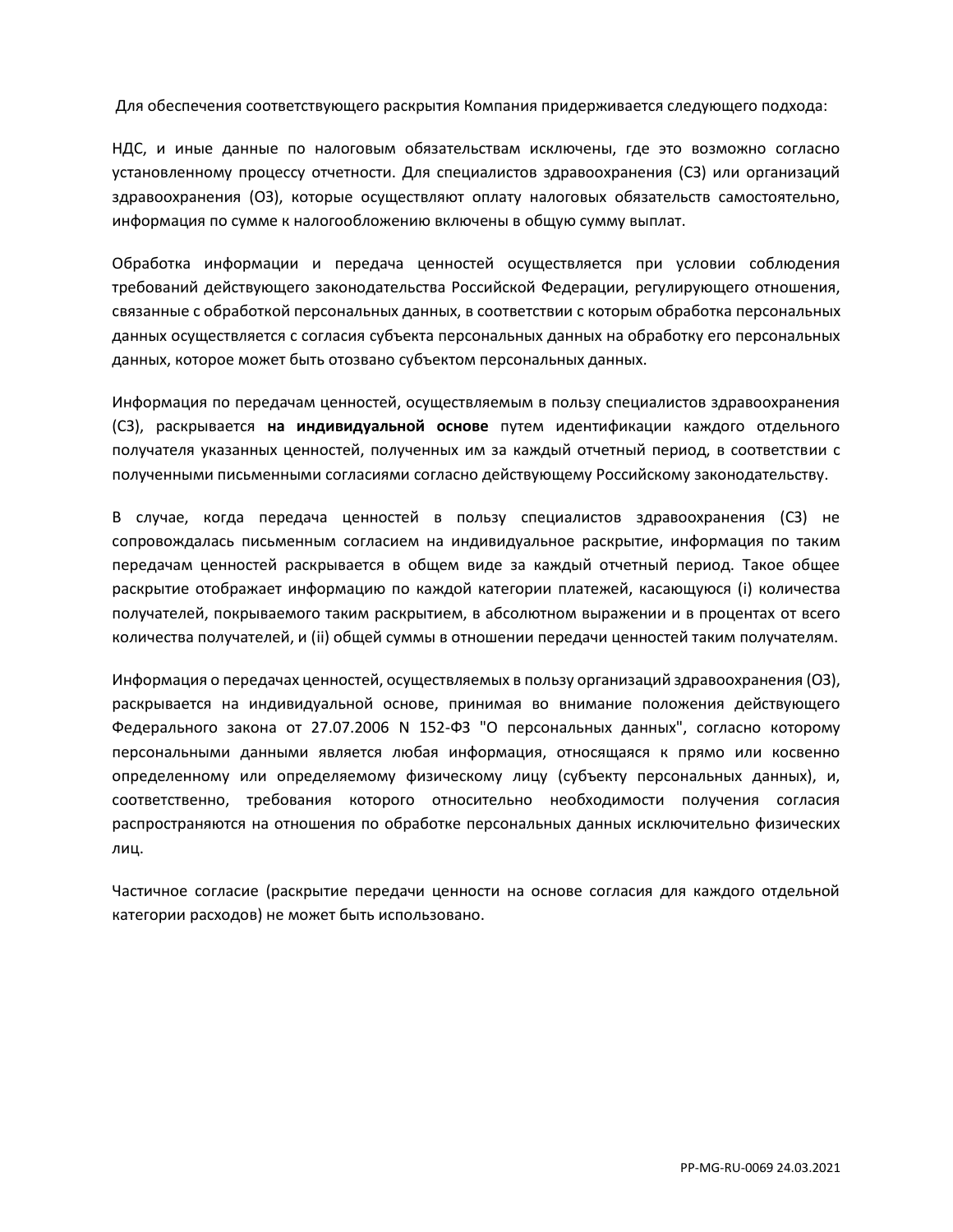### **Категории для раскрытия передачи ценностей ОЗ/СЗ включают:**

Информация о передачах ценностей, осуществляемых в пользу организаций здравоохранения, в рамках договоров **пожертвования и/или гранта** имеющие отношение к специалистам здравоохранения или здравоохранению в целом, раскрывается с учетом того, что передачи ценностей могли осуществляться как в форме денежных средств, так и в натуральном выражении (например, в виде продукции Компании).

Информация о **Спонсорских соглашениях с организациями здравоохранения или третьими лицами (Техническими организаторами), привлеченными организациями здравоохранения** для целей организации мероприятий, подлежит раскрытию в отчете. Если организация мероприятия осуществлялась привлеченным третьим лицом, информация о раскрытии будет отражена в пользу соответствующей организации здравоохранения.

К данной категории также относятся случаи, когда средства для покрытия расходов по организации мероприятия были полностью переведены на счет третьего лица (технического организатора), так как конечным выгодоприобретателем в целях указанного раскрытия является именно организация здравоохранения.

Раскрываемая сумма может включать в себя расходы на организацию и проведение мероприятия, а также вознаграждение исполнителя (технического организатора).

В случаях, когда определение информации о передаче ценностей в пользу каждой организаций здравоохранения, имеющей отношение к определенному мероприятию, затруднительно, допускается определение равной степени вовлеченности каждой из организаций здравоохранения, относящихся к организации данного мероприятия. В таком случае, сумма к раскрытию распределяется равнозначно в соответствии с количеством организаций здравоохранения, относящихся к организации данного мероприятия.

**Регистрационные взносы** не предоставляются в пользу специалистов здравоохранения, в следствие, чего данная часть отчета не используется при раскрытии.

**Оплата проезда**, включая авиа билеты, билеты на автобус дальнего следования, железнодорожные билеты и частный транспорт (такси), а также оплата группового транспорта и **проживания в гостинице** специалистов здравоохранения, участвующих в мероприятии, не предоставляются Компанией в пользу специалистам здравоохранения, вследствие чего данная часть отчета не используется при раскрытии.

Раскрытию в отчете подлежат также прямые и косвенные **выплаты специалистам здравоохранения за оказание услуг и консультирование: выплаты за педагогические и консультационные услуги**.

Информация по раскрытию в отношении выплат специалистам здравоохранения за услуги включает непосредственно выплаты за оказание услуг, а также расходы, связанные с оказанием данных услуг.